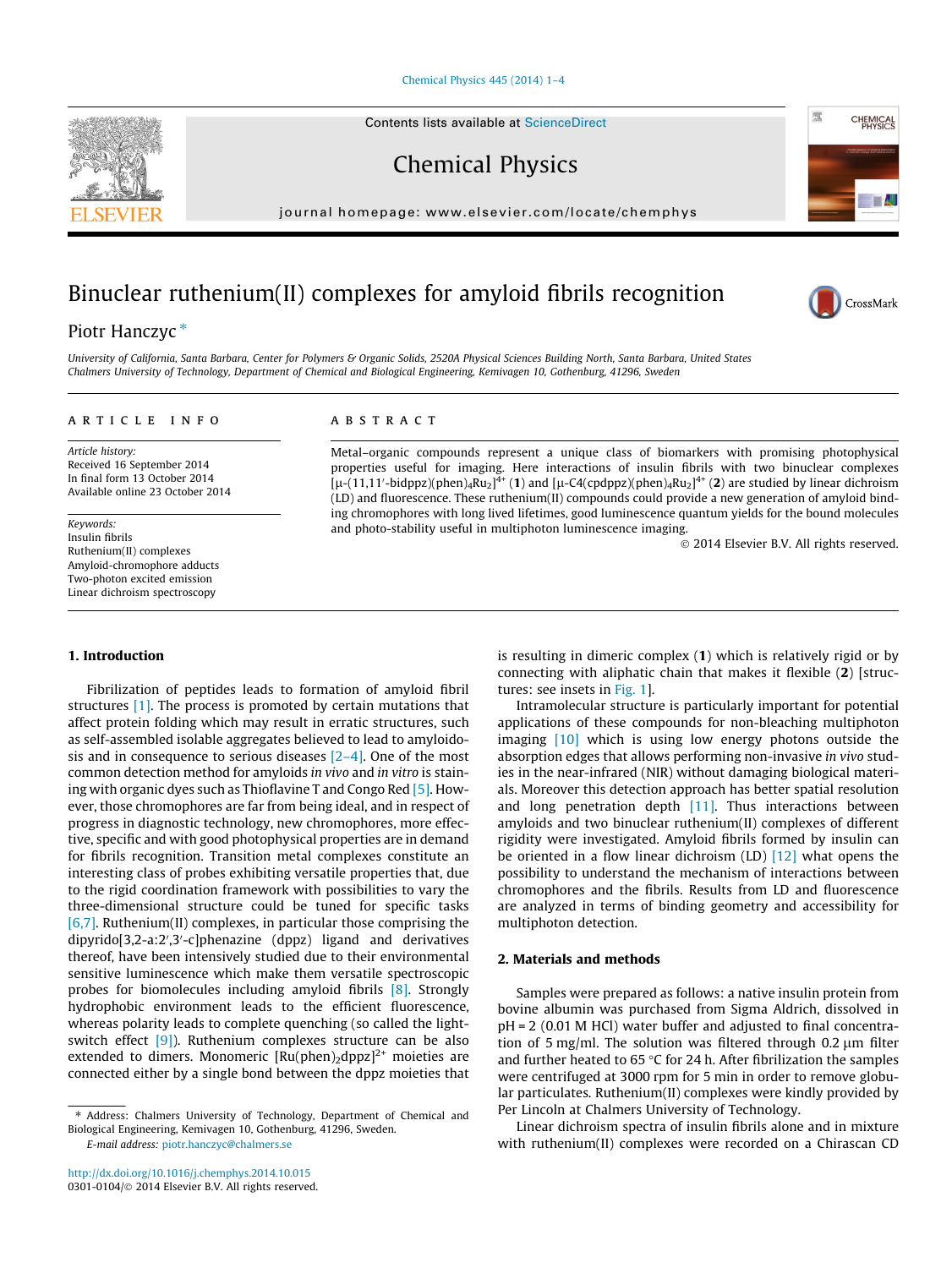<span id="page-1-0"></span>

**Fig. 1.** Linear dichroism spectra of (A) (**1**) [µ-(11,11′-bidppz)(phen)<sub>4</sub>Ru<sub>2</sub>]<sup>4+</sup> and (B) (**2**) [µ-C4(cpdppz)(phen)<sub>4</sub>Ru<sub>2</sub>]<sup>4+</sup> in presence of insulin fibrils oriented in a flow solution (black solid) and aligned insulin fibrils alone (red solid) for the sake of comparison. Structures of ruthenium(II) complexes in insets. (For interpretation of the references to colour in this figure legend, the reader is referred to the web version of this article.)

spectrophotometer equipped with an LD accessory unit, a quartz Couette cell that is used for shear flow orientation of the samples.

Emission was studied using Varian Cary Eclipse spectrofluorometer. The samples were excited at  $\lambda_{ex}$  = 410 nm and emission recorded at  $\lambda_{em}$  = 625 nm.

Two-photon excited emission were carried out using a laser system consisting of a Quantronix Integra-C regenerative amplifier operating at 800 nm. This system delivers wavelength tunable pulses of  ${\sim}$ 130 fs length and was operated at the repetition rate of 1 kHz. Emission from amyloids-ruthenium(II) complexes adducts was collected using an Ocean Optics USB 2000 fiber spectrometer that spectral resolution was around  $\Delta \lambda \approx 4$  nm. In order to remove scattered excitation light, a low pass color filter was used at the entrance of the fiber.

## 3. Results and discussion

LD is defined as the difference in absorbance between light that is linearly polarized parallel and light that is linearly polarized

perpendicular to the macroscopic axis of orientation [\[13\].](#page-3-0) It studied case LD showed that both complexes are interacting with insulin fibrils and transition dipole moments are oriented parallel to the long molecular axis with absorption maxima at 425 nm for (1) and 375 nm for  $(2)$  respectively [Fig. 1]. These results are consistent with computational simulations performed for parental, monomeric ruthenium compound [\[14\]](#page-3-0).

Since the protofilaments building the fibrils are composed of b-strands oriented perpendicular to the long axis it creates a net with channels that run along the sheet perpendicular to the strands. The  $\beta$ -sheets in turn form lamella where a separation distance between the sheets is around 1 nm [\[15\]](#page-3-0). Such structural features enables few binding modes of interaction between binuclear ruthenium(II) compounds and fibrils i.e. (a) binding in channels, (b) between laminated sheets (c) in channels between laminated sheets and  $(d)$  between the strands.  $(a)$ ,  $(b)$  and  $(c)$  would lead to parallel alignment of ruthenium(II) complexes and insertion between peptide strands whereas (d) would turn the transition dipole moments into perpendicular position with respect to fibrils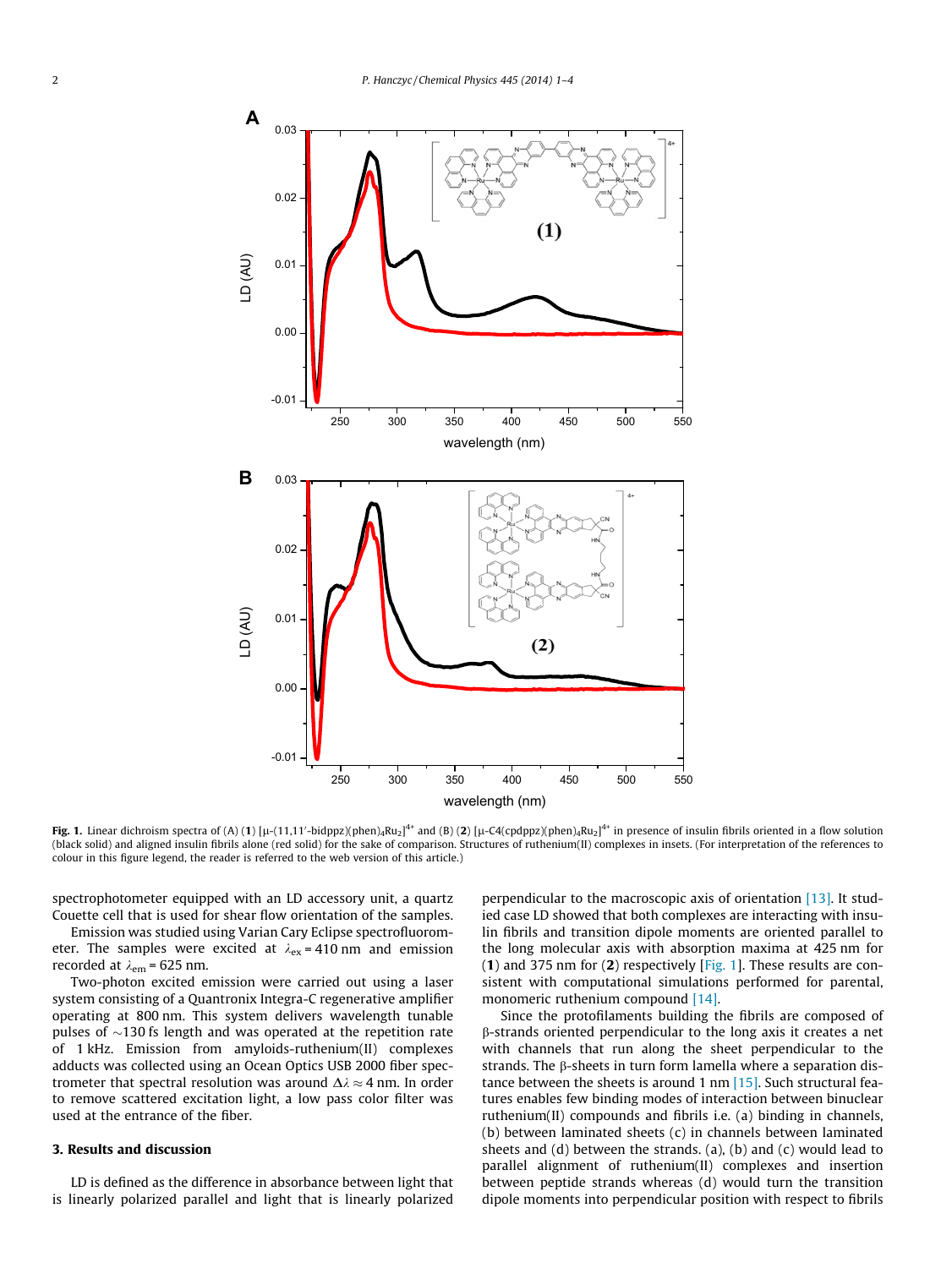orientation. The LD results ruled out interaction in mode (d) of both complexes since no rearrangement in binding geometry due to insertion between peptide strands was observed. Also binding in channels between laminated sheets (c) can be excluded due to steric hindrance and the fact that ruthenium complexes are bulky and too large to reach channels between laminated sheets. Most plausible is then binding in channels (a) on the amyloid surface. However there is a large difference in emission intensity between rigid (1) and flexible (2) chromophore upon addition of fibrils which indicates that rate of interaction is related directly to dimers structure [Fig. 2A]. Rigid complex is stiff and cannot bend whereas the one with aliphatic linker have some degree of freedom and thus possibility to adjust between laminated sheets and better protect nitrogen from hydrophilic solvent environment that quench emission [\[16\]](#page-3-0).

Relying on fluorescence and LD date one can suggest that aliphatic linker of complex  $(2)$  can slide between laminated  $\beta$ -sheets (b) from the channels at the amyloid surface because the separation distance between the sheets is around 1 nm and this is enough space for aliphatic chain to slide in [Fig. 2B]. In that case the phenanthroline groups bend and LD becomes suppressed as compared to the rigid complex (1). However bending and some rate of flexibility lead to local environment changes around dppz moieties and sliding of linking chain between laminated  $\beta$ -sheets pulls nitrogen atoms closer to internal structure of the amyloid which is more hydrophobic and what improves the emission efficiency in consequence [Fig 2A]. Intensity in one-photon process is not that important as in case when sample is excited by two-photons. The rigidity leads to  $\pi$ -conjugation and it is a prerequisite in when dealing with multiphoton spectroscopy or microscopy [\[17\]](#page-3-0) but in presented



Fig. 2. (A) Emission spectra of (1) [(11,11'-bidppz)(phen)<sub>4</sub>Ru<sub>2</sub>]<sup>4+</sup> free in solution (red dashed) and in presence of insulin fibrils (red solid) and (2) flexible [µ-C4(cpdppz)(phen)<sub>4</sub>Ru<sub>2</sub>]<sup>4+</sup> free in solution (black dashed) and with insulin fibrils (black solid); (B) schematic illustration of possible binding geometries of complex (1) and (2) at the amyloid fibril surface. (For interpretation of the references to colour in this figure legend, the reader is referred to the web version of this article.)